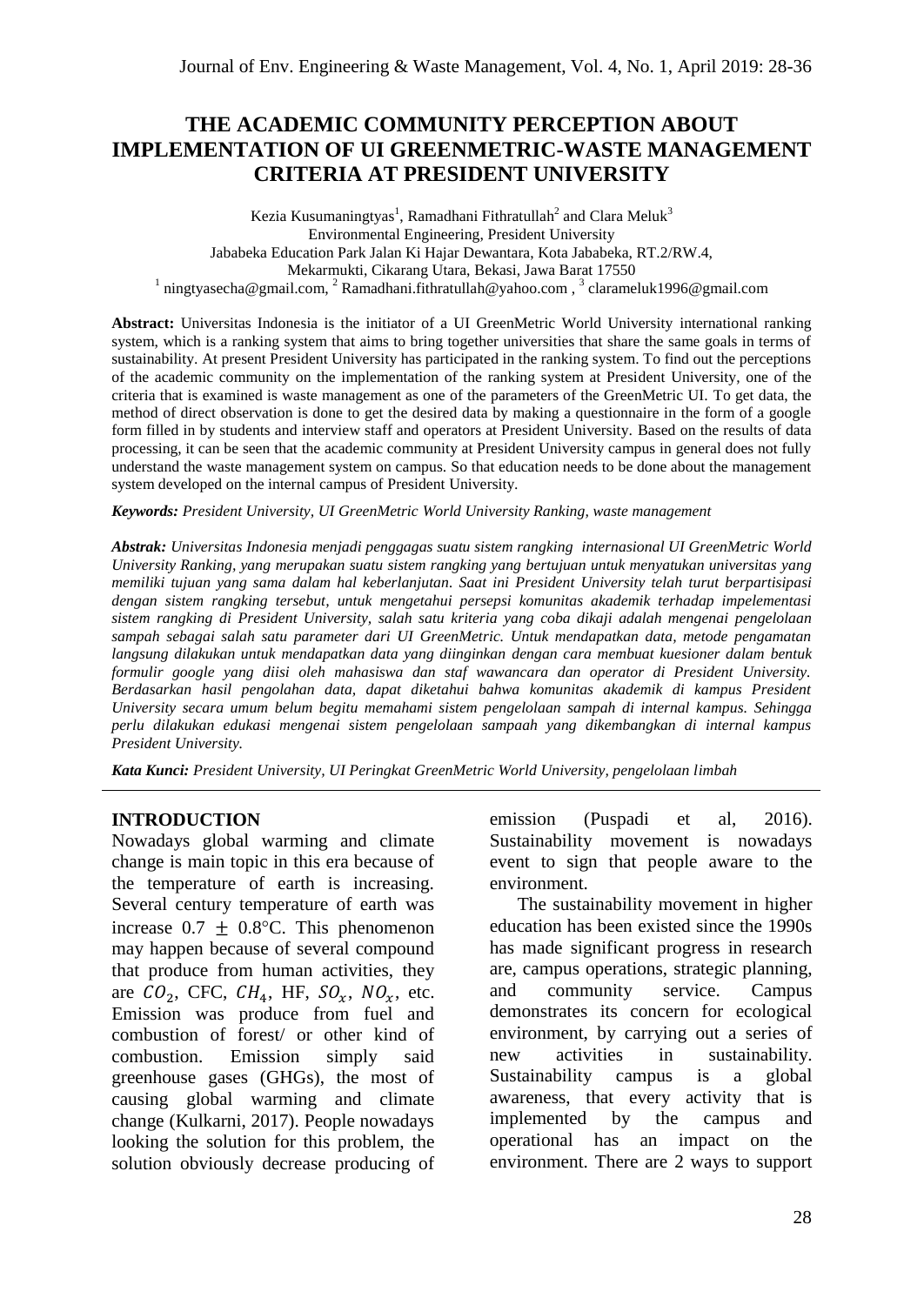campus sustainability, greening the campus and educating the academic community (Simangunsong, 2017). Greening the campus is instilling behavior of environmental friendly to all dimensions campus of infrastructure and operations. Educating the academic community that every activity has a good impact and bad impact can change the environmental. A collection of usual activities will become a habit. To prevent another impact have change the environmental there are several efforts sustainability which broadly defined to change in campus such as in operations, administrative planning, academic curriculum and facilitating research positive environmental change (Ravesteyn, 2014).

Green campus have several principles such as protecting the environment, lowering operating costs, improving the health and quality of the learning environmental, and integrating learning opportunities with the built environment. It's an ideal of green campus must be in standards. In the other hand green campus in an effort of sustainability campus means there are energy efficiency, can reduction in operational cost and reduction of environment (Kulkarni, 2017).

To achieve the goals many of campus has made the standard of green campus following the principles. UI GreenMetric World University Rankings is an initiative of Universitas Indonesia which being launched in 2010, and 619 universities with 77 countries in the world has participated in this organization. As the aim of this ranking to provide the result online survey regarding the current conditions and policies related to Green Campus and Sustainability in the universities all over the world. UI GreenMetric has standard or criteria regarding the ranking such as *setting and infrastructure, energy and climate change, waste, water, transportation and education.*

President University as the participant of UI GreenMetric World University Ranking has shown the awareness to the environment. But to be the participants it does not mean President University is a green campus, President University should completed all the criteria of UI GreenMetric. From six criteria we will take one criteria to be considered which waste criteria to be our focus research.

If there was a waste it must be a technique to be the solution. Solid Waste management is the technique to manage the waste and it is the multi nations problem that proved by perspective of history and perspective of UN policy, existent problem of Municipal Solid Waste Management in Kenya that amount of waste produced by their own citizen is growing alongside the uncontrolled disposal. All of this similar case needed to be seen as un-sustainability-lifestyle that needed to be fixed and start from the higher education to be the pioneers.

The aim of this paper is to find out President University civitas's perception and understanding about implementation of UI GreenMetric standard in President University, especially about the waste management.

# **MATERIAL AND METHODS**

In order to get the data, we used two methods. The first method focused on collecting document from students in three batch (2016, 2017 and 2018). Filling out questionnaires use google form consist of 7 numbers of questionnaires and 31 respondents to see perspective of students about the process of waste in President University. Participant comes from three batches, to control the result. For second method, authors used interview methods, took 4 interviewed consist of 3 cleaning service and 1 staff campus. The objects are staff in university and representative of operators who responsible in waste management in university.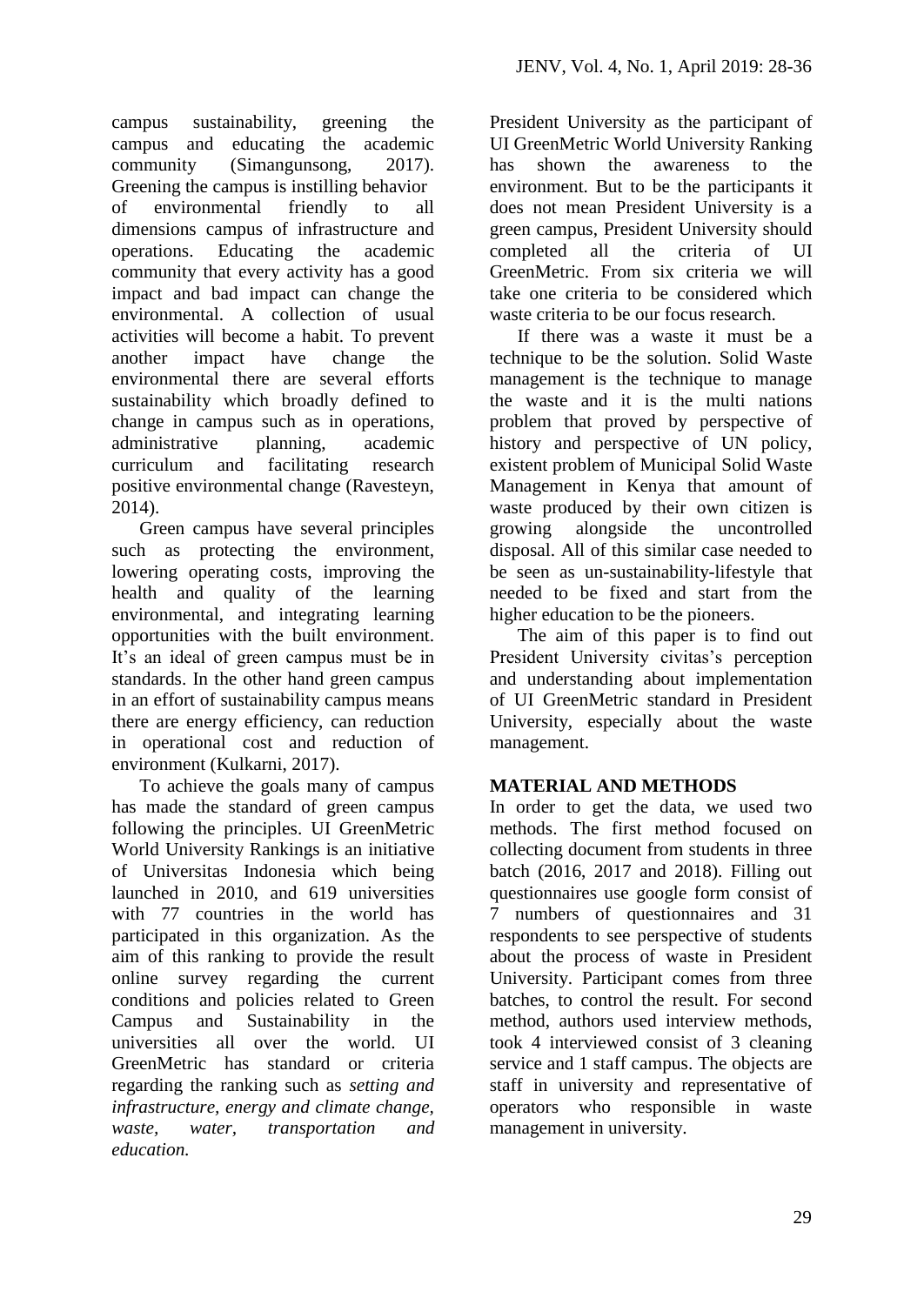- 1. Questionnaires in the form of google forms: the information from student based on how far they know their campus. But because of authors make a control data by did survey to three batch. Estimation of the result is in actual and controlled.
- 2. Interview session : President University have department called General Affair (GA) where every student have a business with campus as general can go to that department. To get the data, authors interviewed staff on General Affair. In addition to complete the data, some operators who responsible to collect the waste also interviewed.

The aim of this method is to be able to collect data in detail, depth and also actual.

#### **RESULT AND DISCUSSION**

In every program, activity, or event also produce a waste but it could be maintained base on those who concerned to the program, activity, or event. From 31 responses (from batch active; 2016, 2017, 2018) they said, 29% not applicable, 22.6% partial (1% - 25% of waste), 32.3% partial (>25% - 50% of waste) and partial  $(550\% - 75\% \text{ of waste})$  the value are 16.1% for each.

Waste criteria standard according to UI GreenMetric is a treatment of waste and any recycling activities are major factors in creating a sustainable environment.



31 responses



**Figure 1.** Recycle program for University waste

After we did 2 methods, first took a data using form and filled by 15 respondents from 3 batches, and second took a secondary data from interviewing the staff and operators. So, here are the results shown as below.

#### **Data Analysis**

Following the result of the form, there are six figures according to the indicators point of waste of UI GreenMetric, are

shown the opinion from students from three batch:

- 1. Recycle Program for University Waste
- 2. Program to Reduce the Use of Paper and Plastic in Campus
- 3. Organic Waste Treatment
- 4. Inorganic Waste Treatment
- 5. Toxic Waste Treatment
- 6. Sewerage Disposal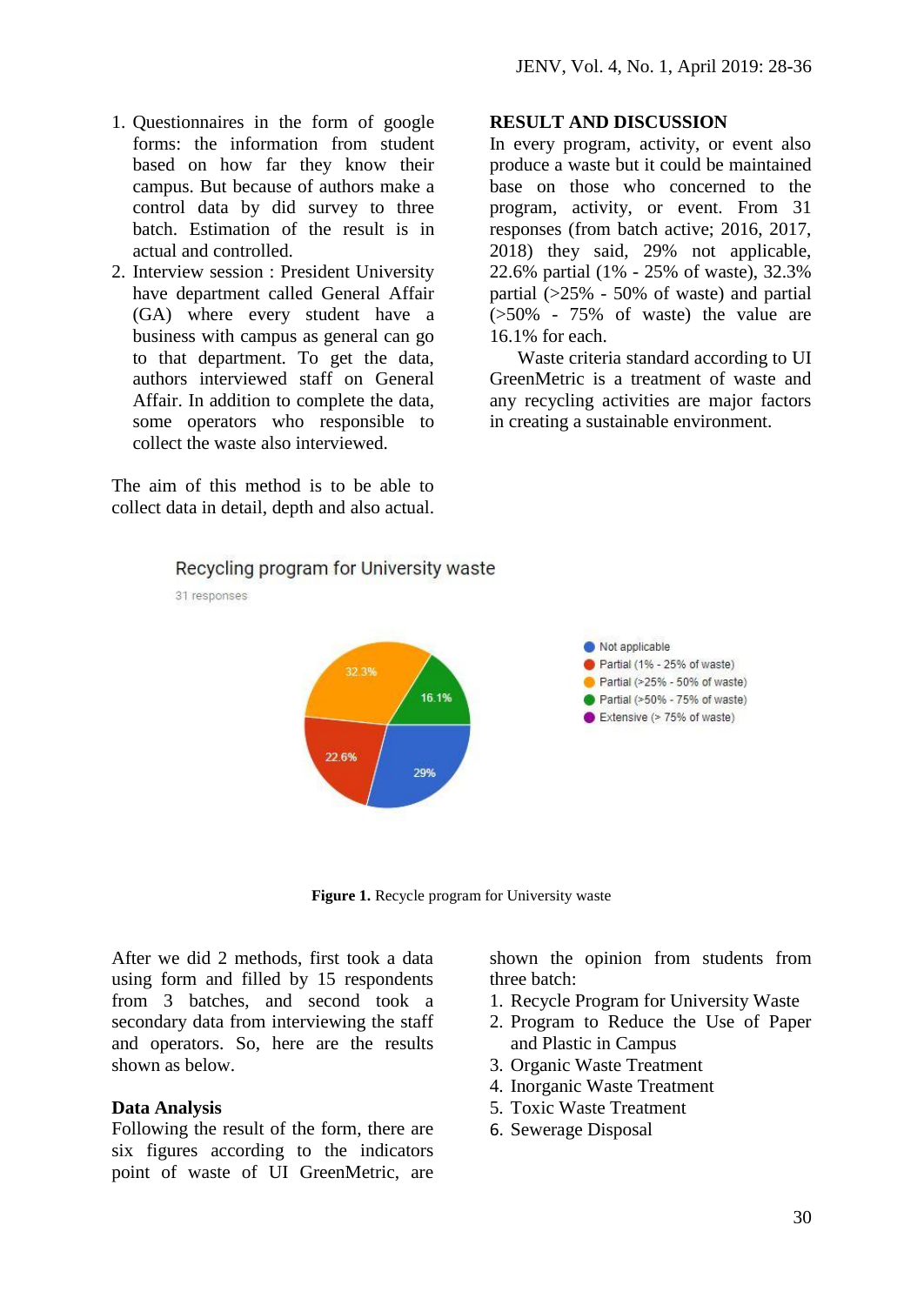The second UI GreenMetric give another point which a program to reduce the use of paper and plastic in campus, according to opinion from student most said is not applicable with the amount 25.8%



**Figure 2.** Program to reduce the use of paper and plastic in campus

and the rest said there still some programs exist to reduce the use of paper and plastic in campus.

Mostly organic waste consists of food which came from student and staff of

campus. The responded said 32.3% no treatment for organic waste or the waste just thrown up to the place, simply said open dumping. 12.9% extensive.



**Figure 3.** Organic waste treatment

Inorganic waste mostly consists of plastic and polythene, commonly people consume. Have a same result with organic waste, 29% respondents said no treatment, the operator just burned it in open

condition. There same number between partial (1% - 25% treated) and extensive (>75% treated and recycled, the number 20% for each.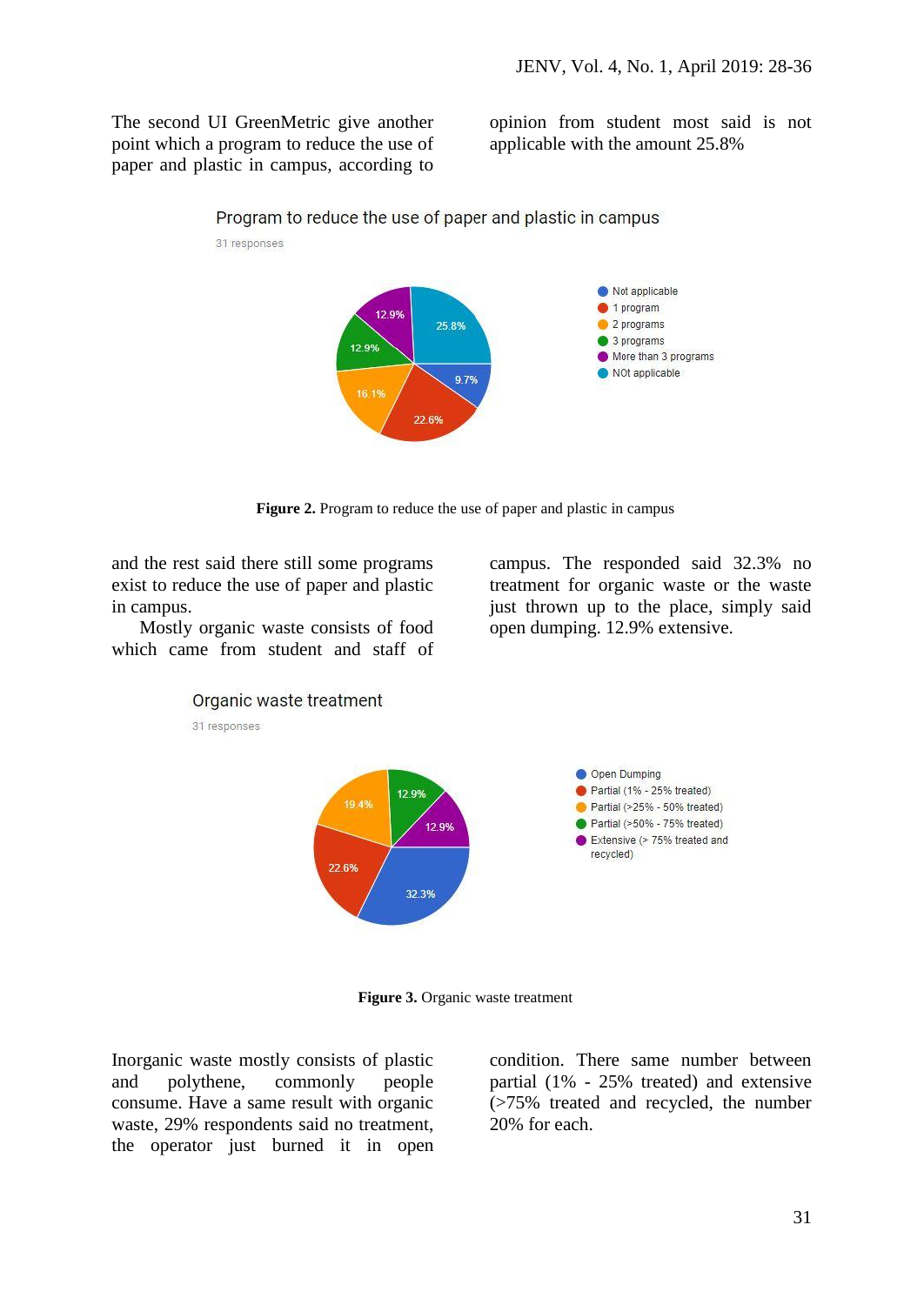## Inorganic waste treatment

31 responses



**Figure 4.** Inorganic waste treatment

Toxic waste consists of several chemical that have potential effect to human health. But it is a pity that 42.5% of respondents said, there's no management treatment to toxic waste.

Based on the knowledge about the campus, 38.7% agreed that sewerage

disposal is treated technically, but close to previous 35.5% agreed sewerage disposal is untreated into waterways. The rest agree the sewerage is treated conventionally and just a pieces respondent said the sewerage is treated for cycling.



**Figure 5.** Toxic waste treatment

Another collection data we did interview to the operators and staff that responsible to the waste. According the result from interview, President University just disposed the waste without any treatment, said the operator. The parties from

President University do not know where their waste ends, which they know only collects waste and will be given to vendors, Sir Iwan Bin Aca as the vendors.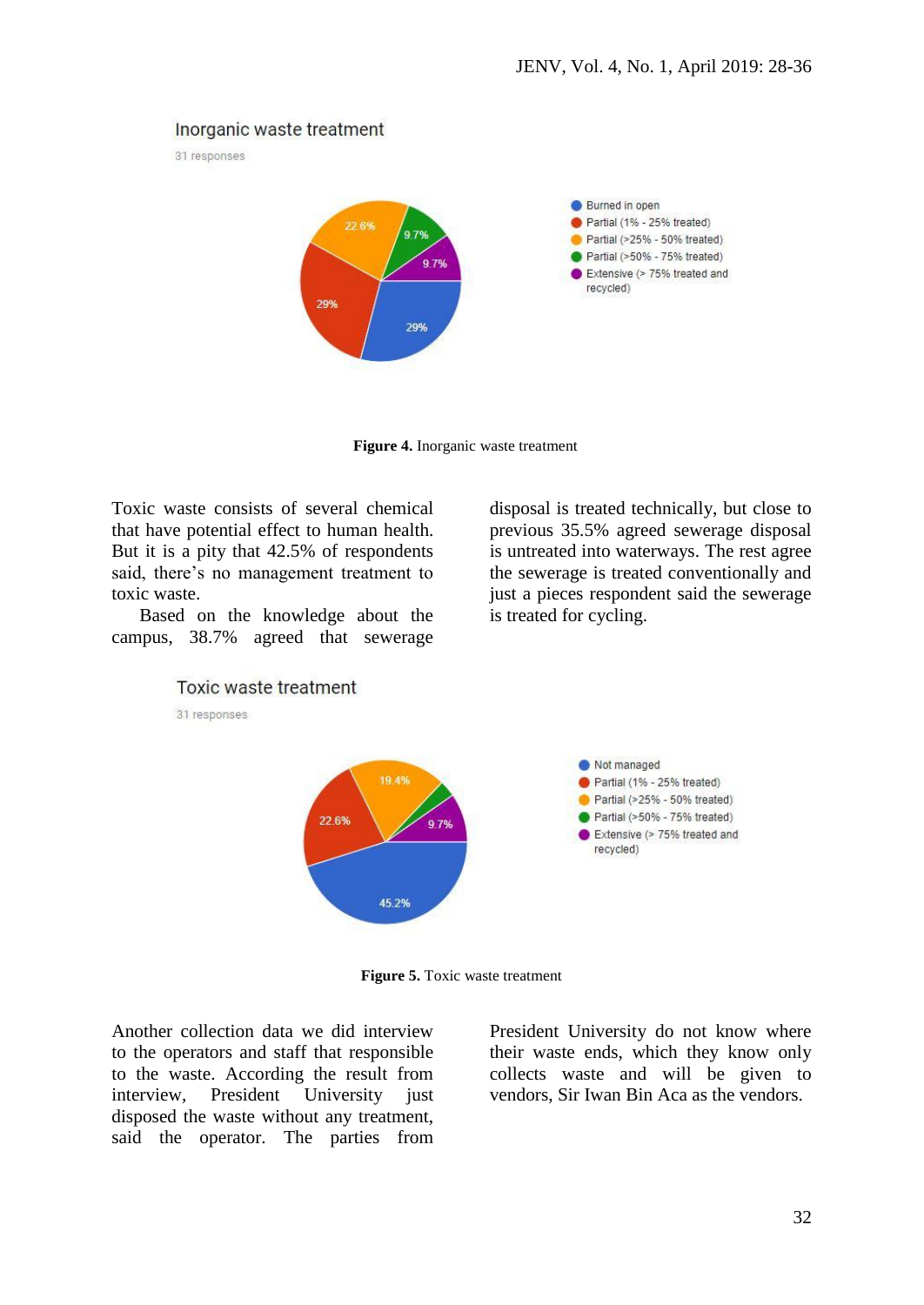### Sewerage disposal





**Figure 6.** Sewerage disposal

We calculated in one day the average waste for Building B only produce 8 big polybag with the collecting time 1.30 pm and 9.30 pm. The vendor will took the waste 3 times in a week (Monday, Wednesday and Friday) with the cost 2,632,000,00- Rupiah in a month. The **table 1** shown consideration for the cost of disposal waste.

|  |  |  |  | Table 1. The cost of waste disposal |
|--|--|--|--|-------------------------------------|
|--|--|--|--|-------------------------------------|

| Cost in one times pickup | Pickup quantity in a month | Cost in a month           |
|--------------------------|----------------------------|---------------------------|
| Rp 2,632,000             | time                       | Rp 2,632,000              |
|                          | Total in a year            | R <sub>p</sub> 31,584,000 |

#### **Discussion**

Waste criteria standard according to UI GreenMetric have six indicators, as the point of the form. University sued to concern in waste treatment, but we see from the result in average number close to a half percent the waste in President University untreated, or we said unproperly treatment.

Actually data we use is an assumption from students where is based on the knowledge of each student. In solution President University needs to increase the awareness of academic community about their waste and improve the technology in waste treatment in order to meet the indicators issued by UI GreenMetric ranking. To meet the criteria and indicators of waste, university should make a recycling program, following principle green movement 3R (Reduce, Recycle and Reuse). Start to use sustain material then, university waste could be more effective and efficient. To strengthen its foundation, university can establish regulation regarding sustainability campus material, so that can implement 3R. The regulation must be followed for all academic community.

The lack infrastructural facilities and limited resources have caused waste not to effectively serve the universities for the treatment and disposal of solid waste, and most of academic community proper chose waste disposal treatment. By this problem must be start from university to give education to the community so can shared the awareness in campus environment. From the experience President University has many of events, even it's a major event, campus event, or community event, not often they consumed single used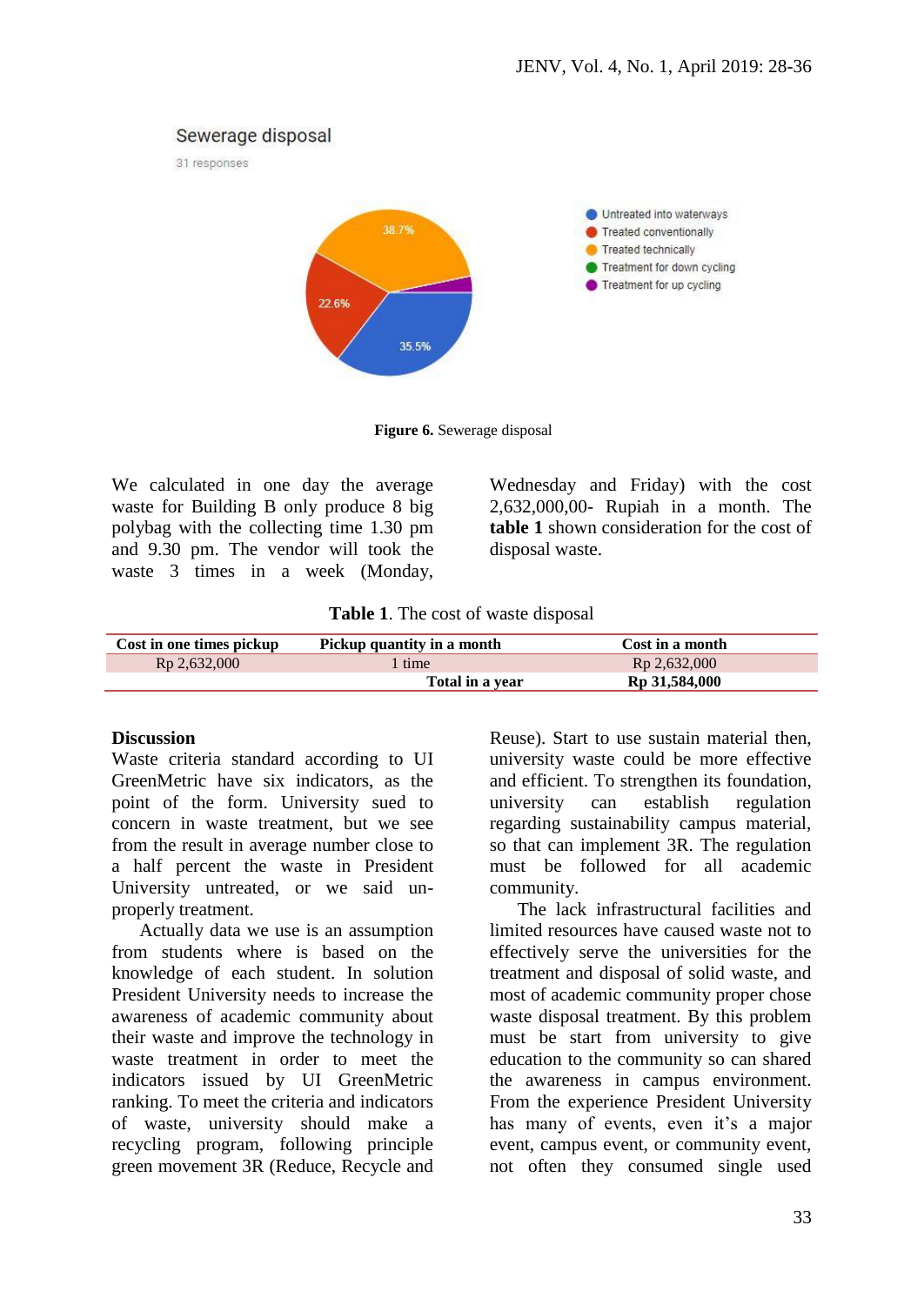property for decoration. Food also consideration in this problem, because most event they consumed drinking water glass and the packaging of the food consumed plastic.

In order to meet criteria and indicators several methods could be the program in university, waste reduction at source level and scientific methods of SWM. There are scientific methods of SWM (Solid Waste Management) waste stream segregation, composting and biogas extraction of organic wastes, recycle of paper, plastic and metal wastes, and incinerator of hazardous waste (Rajamanikam, 2014).

## *Waste stream segregation*

Honestly before the latest canteen there was waste segregation. University provides three characteristic of waste, and then customer should put the waste compatible to the bin. But for the latest canteen there is no waste segregation. Besides the infrastructure for the waste, habit of community contribute big influence. Even the university gave the facilities but the community has not awareness, it's useless. Education is still number one to improve the environment of university. Together should change the perception of community to participate in waste segregation movement.

## *Composting and biogas extraction of organic waste*

Following the result, 40% of student said the organic waste untreated and dispose in open dumping. As we know open dumping may cause potential health impact to human life. The solution we can do composting and biogas extraction.

UGM has implemented 2 type of technology such as compost or indore heap, and windrow composting using indore heap take method takes 60 days, for windrow composting takes 45 days process. Nevertheless windrow composting takes a shorter processing time, but has its deficiencies. Compared with indore heap, windrow method have

not a leachate water treatment during the composting process. So, it is make leachate have to back to the heap with leachate flow into the container so the nutrients that contained in leachate water isn't wasted.

Vermicompost is an alternative method, a product of composting process using various species of worms, to create a mixture of decomposing vegetable or food waste. This method has shorter processing time rather than windrow composting, that is 30 days. Vermicompost method will produce compost can be used for plant fertilizer (Setyowati, 2018).

## *Recycle of paper, plastic, and metal wastes*

Recycling is clearly a waste-management strategy, but it can also be implemented in industrial ecology, where the concept of industry is in natural ecosystem and no waste come up from product.

Easy step for recycle waste from reuse as long as the goods in good condition and try to use it. But it cannot be easy if the individual lacks awareness and care. In order to engage and to enhance academic community recycling behavior used an effective tool like share the information of recycling in terms of feedback, publicity, promotion, or a well-designed communication so the community interest to participate in recycle movement (Zhu, 2016).

## *Incineration of hazardous waste*

Basically hazardous waste is very dangerous for human health. It make hazardous waste must be treatment properly, or it will give nor chronic or acute impact to human health.

During incineration of hazardous waste produce another waste like fly ash and bottom ash. There was a study about reused from fly ash and bottom ash to be secondary building material. Its mixture using Municipal Solid Waste Incineration (MSWI) bottom ash (BA) and air pollution control fly ash (Valle-Zermeno et al,).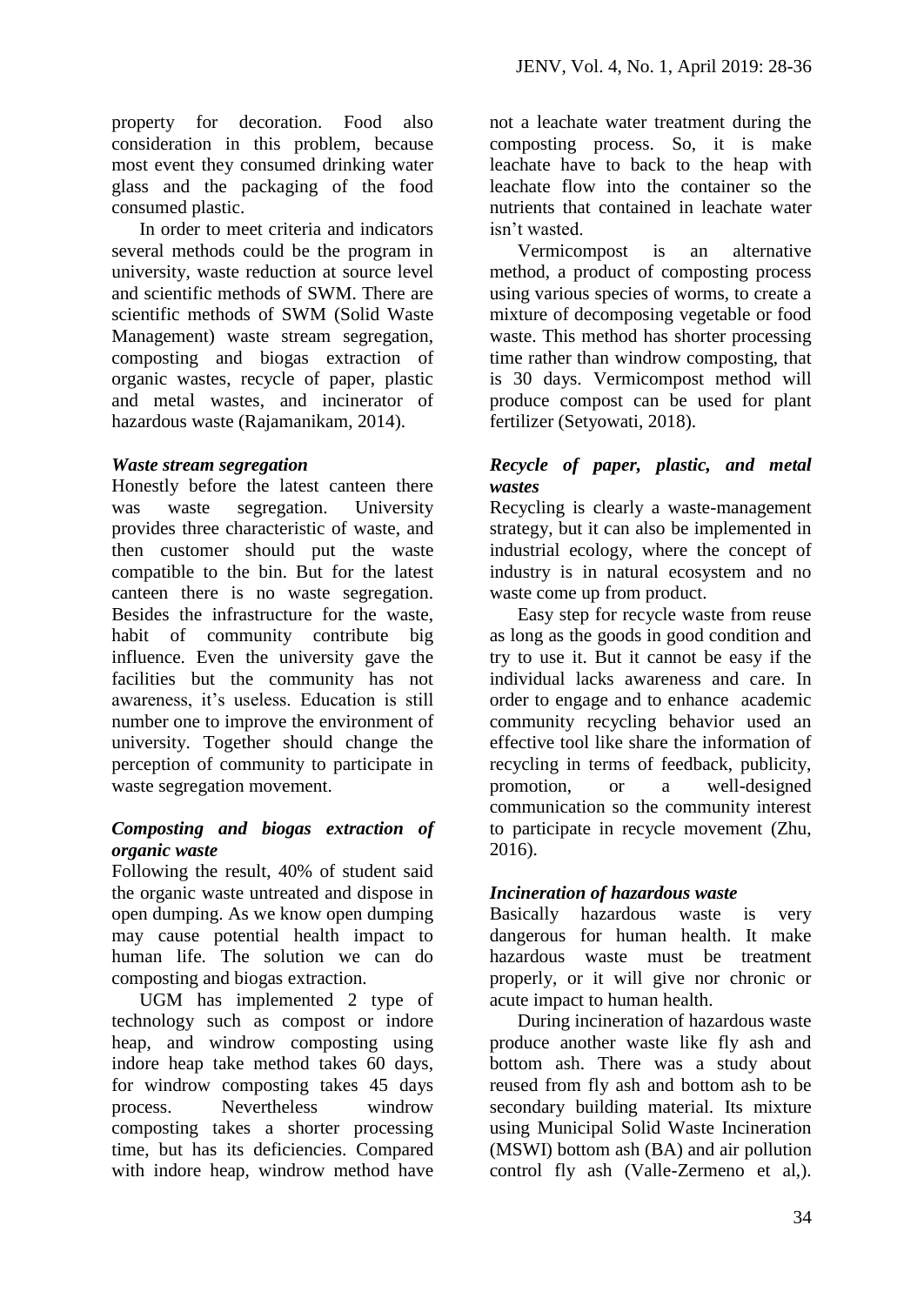Researcher from Spain has proved that from mixturing MSWI bottom ash with air pollution control fly ash can be secondary building material which also considered for the cost, this a sustainability program.

### **CONCLUSION**

In Order to build a sustain environment regarding global warming that has given an impact, climate change. Green campus is an effort for sustain in campus environment, several university in Indonesia has a green campus based on their criteria but with several classification principal of green campus need to be fulfilled. Universitas Indonesia is a university that initiative to make an international green campus organization is UI GreenMetric World Ranking University. President University is participant of the organization regarding to green campus, which mean President University must follow the standard of UI GreenMetric in six indicators. Waste as the criteria on this journal have six indicator. The result shown that President University is in the level still learning as participant of UI GreenMetric regarding the standard. President University needs to increase the awareness of academic community improve the technology of waste management to fulfill the standard of waste criteria, like more campaign about waste management, impact of high consume can increase waste. Other solution is technology of waste treatment, the technical of treatment should to be improved. Not only following the standard of UI GreenMetric but also for the health of environment.

## **ACKNOWLEDGEMENT**

Thank you to the Almighty God in His guidance and wisdom because of the completion of this journal. We are also grateful to Miss. Ir. Temmy Wikaningrum, M.B.A, M.Si as the head of the Environmental Engineering study program who has guided us while working on the journal. And a lot of our gratitude goes to

Mr. Rijal Hakiki, S.S.T., M.T. as a lecturer who has provided information about the material in the journal. Do not forget we also expressed our gratitude to the informants we were willing to interview. Last but not least thank you to all authors for this reference for all information.

#### **REFERENCE**

- Ravesteyn, Pascal, Henk P, Joris M.. (2014). Smart Green Campus : How IT can Support Sustainability in Higher Education. *Pascal Ravesteyn*
- Simangunsong, Tuani Lidiawati. (2017). Pengelolaan Sampah Kampus untuk Mewujudkan Kampus Berkelanjutan (Sustainability Campus). *Article DOI: 10.21070/prozima.v1i1.707*
- Kulkarni, Ramesh. (2017). Awareness about green campus opportunities amongst the educational institutions of north Karnataka. *International Journal of Commerce and Management Research Volume 3; Issue 3 Page No. 79-82*
- Pusdadi, Nenes Anggi, MIA W, M RANGGA S. (2016). Perbandingan Kendala dan Tantangan Penerapan Konsep Green Campus di Itenas dan Unpar. *Jurnal Online Institut Teknologi Nasional Vol. 2 | No. 2*
- R. Rajanikam and G. Poyyamoli (2014), Towards Zero-Waste Campus: Compositional Analysis of Solid Waste at The Staff Quarters To Frame Inclusive Sustainable Campus Waste Management System, *IJIRSET (An ISO 3297: 2007 Certified Organization) Vol. 3, Issue 4 page 11258*
- O. Adelene, Joanneke K (2016), The Importance of Specific Recycling Information in Designing a Waste Management Scheme, *MDPI Volume 1, Issue 2*
- Valle-Zermeno, R. del, J. Formosa, J.M. Chimenos, M Martinez, A.I Fernandez, Aggregate Material Formulated with MSWI Bottom Ash and APC Fly Ash For Use as Secondary Building Material
- UI GreenMetric World University Ranking. 2010; [http://greenmetric.ui.ac.id](http://greenmetric.ui.ac.id/)
- Setyowati, Mega, Arif Kusumawanto and Agus Prasetya. 2018. Study of Waste Management Towards Sustainable Green Campus in Universitas Gadjah Mada, *IOP Conf. Series: Journal of Physics*
- Zhu, Ning. 2016. Impact of Communication Appeals on Recycling Behaviours Among Undergraduate Students, *Purdue e-Pubs*